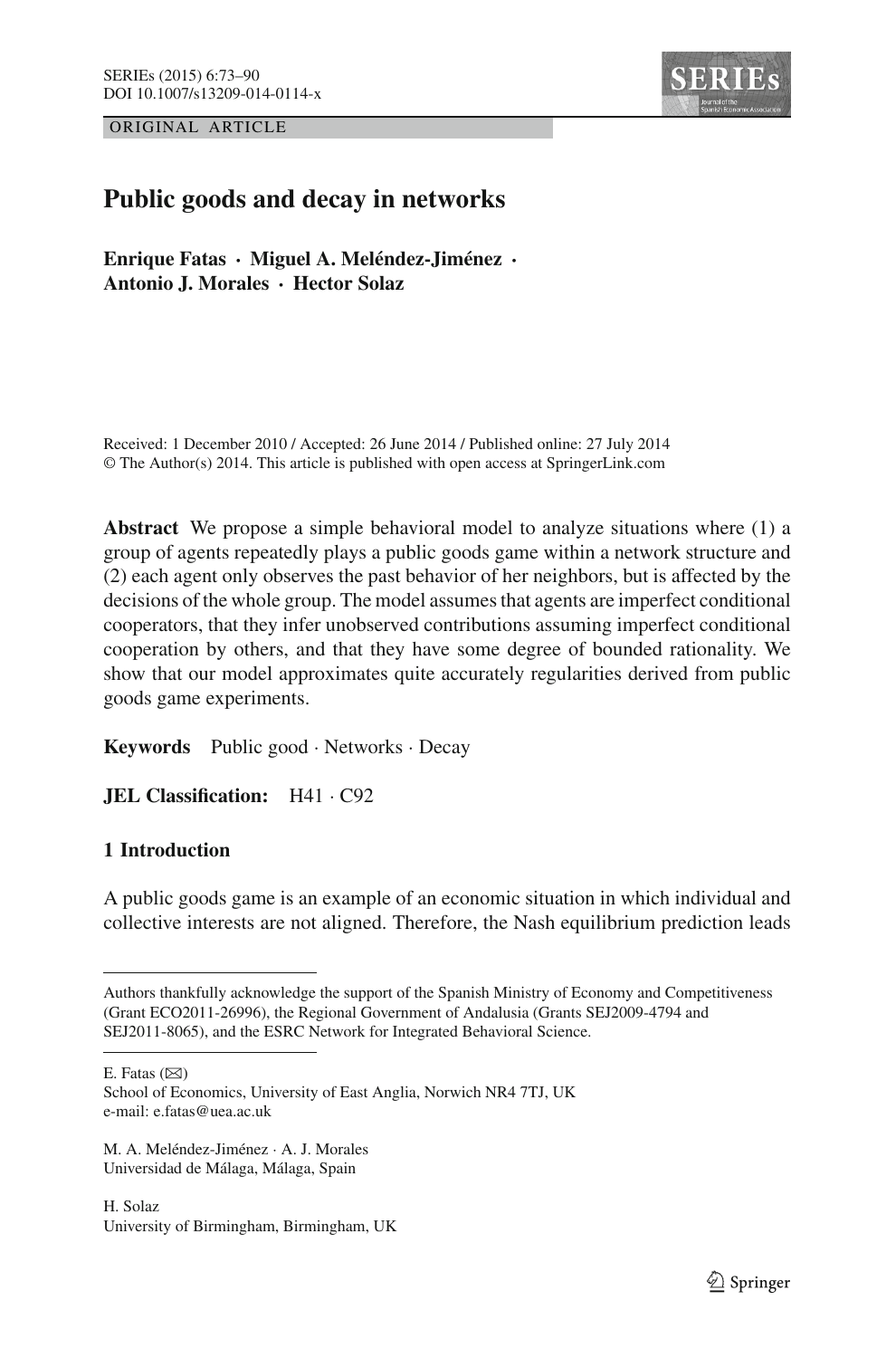to a suboptimal collective outcome. The experimental evidence strongly suggests that subjects act on a reciprocal basis, following the lines first suggested by [Sugden](#page-17-0) [\(1984](#page-17-0)). In her experiment, [Croson](#page-17-1) [\(2007\)](#page-17-1) finds a simple reciprocity pattern: subjects try to match the average contribution, rather than the minimum or the maximum (see also [Fischbacher et al. 2001\)](#page-17-2). In a recent study, [Fischbacher and Gächter](#page-17-3) [\(2010\)](#page-17-3) find that conditional cooperation is imperfect; participants systematically fall short of matching others' contributions by a relatively small, but significant margin.

Conditional cooperation requires information about others' contributions. Recent experimental literature analyzed how limited information about other subjects' contributions shapes their decisions [\(Fatas et al. 2010](#page-17-4), [2014](#page-17-5); [Leibbrandt et al. 2014](#page-17-6); and [Carpenter et al. 2012](#page-17-7)). These papers manipulate the level to which agents observe the contributions of others modeling groups as informational networks. The whole group still provides the public good, but you may get different information about the decisions of the other group members. Note that this is a major difference with respect to the st[andard](#page-17-8) [theoretical](#page-17-8) [literature](#page-17-8) [on](#page-17-8) [public](#page-17-8) [goods](#page-17-8) [in](#page-17-8) [networks](#page-17-8) [\(as](#page-17-8) [in](#page-17-8) Bramoullé and Kranton [2007](#page-17-8), where agents only benefit from the contributions of her neighbors). The main finding in the experimental analysis of network structures is that contributions are lower in incomplete networks, and some incomplete networks (the star) significantly outperform others (the circle or the line).

Both the Nash prediction and the conditional cooperation logic described above are unable to explain these differences across networks. In this paper we propose a simple behavioral model that assumes that (1) agents are imperfect conditional cooperators and that (2) agents predict unobserved contributions assuming imperfect conditional cooperation by others. By introducing two additional behavioral assumptions (we consider that players only react to the most recent experience and that they have a limited level of rationality) we keep the model purposely simple and stop its recursive nature.[1](#page-1-0)

This simple formulation is enough to reveal a connection between imperfect conditional cooperation and the presence of decay, one of the main ingredients in some influe[ntial](#page-17-10) [models](#page-17-10) [of](#page-17-10) [network](#page-17-10) [formation](#page-17-10) [\(e.g.,](#page-17-10) [Jackson and Wolinsky 1996](#page-17-9)[,](#page-17-10) [or](#page-17-10) Bala and Goyal [2000](#page-17-10)).<sup>[2](#page-1-1)</sup> In these models, the decay represents *frictions* that determine the value of the externalities generated by individual links. In our formulation, the decay factor will coincide with the parameter capturing the imperfect conditional cooperation.

Besides this theoretical connection, our model captures the differences in contributions across networks. Interestingly, it also predicts well the decisions of players with the same numbers of neighbors (i.e., nodes with the same degree) in different networks. We simulate our model and compare the results to the evidence derived from the experimental results by [Fatas et al.](#page-17-4) [\(2010](#page-17-4)) in which groups of four subjects repeatedly play a public goods game within different network structures (the complete network, the circle, the line and the star). In our simulations, we estimate the imperfect conditional cooperation parameter and fit the model to predict behavior in every incomplete network, relative to a quite natural benchmark: the complete network.

<sup>1</sup> More complex models that extend this recursive nature are interesting, and they left for future research.

<span id="page-1-1"></span><span id="page-1-0"></span><sup>&</sup>lt;sup>2</sup> See also the more recent works by Jackson and Rogers (2005[\),](#page-17-14) [Galeotti et al.](#page-17-12) [\(2006](#page-17-12)), [Feri](#page-17-13) [\(2007](#page-17-13)), Hojman and Szeidl [\(2008\)](#page-17-14), and [Feri and Meléndez-Jiménez](#page-17-15) [\(2013](#page-17-15)).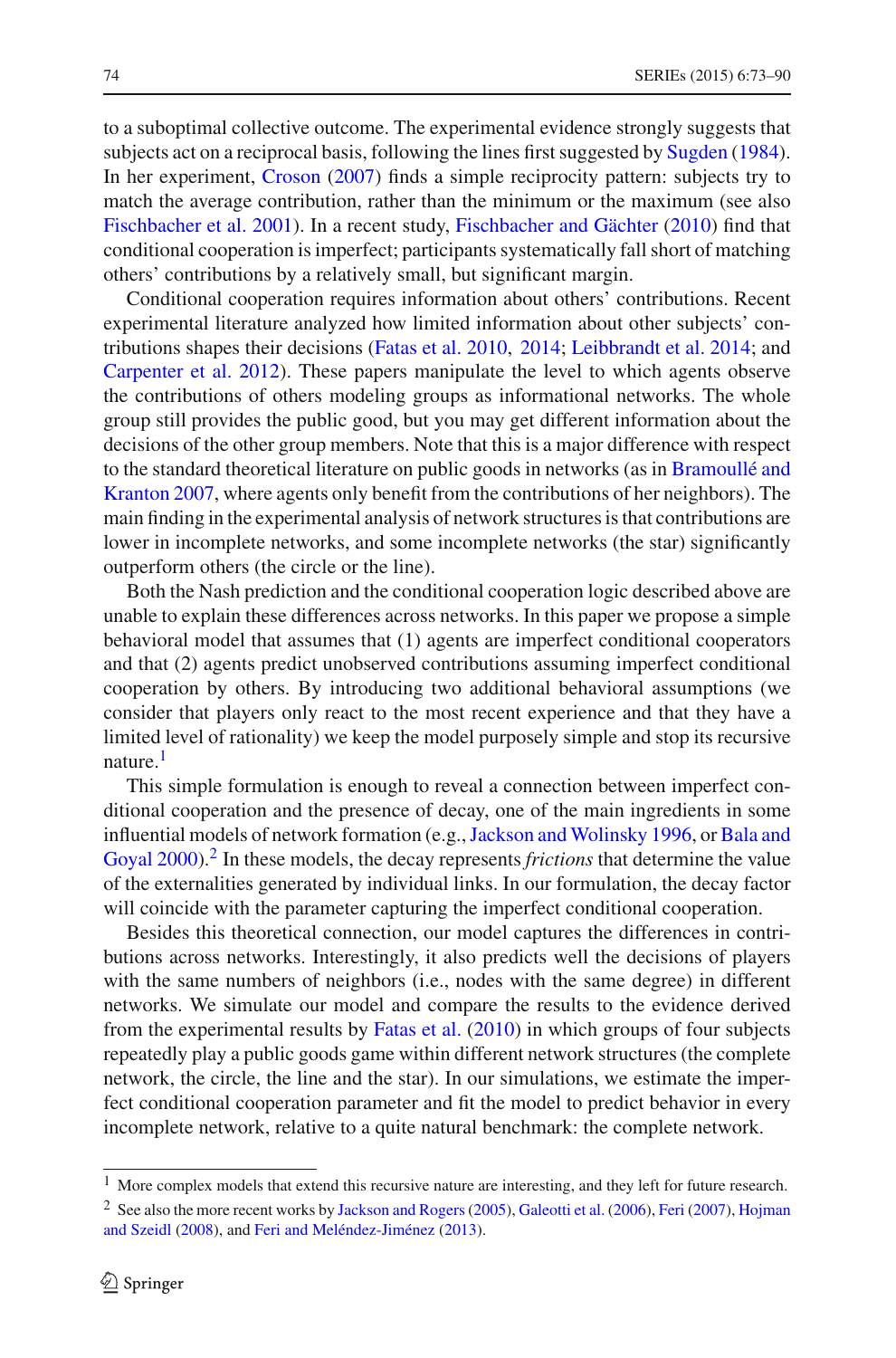Our results show that the model offers a good approximation to the dynamic evolution of contributions in different incomplete networks. Moreover, it also fits well with a range of different players' network positions (defined by their connectivity to other players). Rather than describing precise behavioral rules, the model provides a simple but powerful analytical basis for the deterioration of information, and cooperation, in networks. Our results suggest that the incompleteness of the network erodes conditional cooperation by making more difficult for subjects to get accurate information about the decisions of the other group members.

The remainder of the paper is organized as follows. Section [2](#page-2-0) presents the model. In Sect. [3](#page-7-0) we describe the experiment. Section [4](#page-9-0) describes our simulations procedures. Section [5](#page-9-1) compares the results. Finally, Sect. [6](#page-12-0) concludes.

### <span id="page-2-0"></span>**2 The model**

Let  $N = \{1, \ldots, n\}$  be a group of agents and g a network (set of links) comprised of the elements of *N*. We assume that *g* is undirected, i.e., if an agent is linked to another, the later is also linked to the former. Given *g*, the distance between two agents  $i, j \in N$ , denoted by  $d(i, j)$  is the (minimum) number of links that separates them.<sup>[3](#page-2-1)</sup> For each *i* ∈ *N*, we denote by  $N_i(g)$  the set of *i*'s neighbors in  $g \text{ } \in G$ . Time is discrete  $t \in \{1, \ldots, T\}$ . At each  $t$ , each  $i \in N$  (simultaneously) decides a contribution to a public good,  $c_i(t)$  ∈ [0, *m*], where *m* > 0. Previously to this choice, *i* learns  $c_j(t-1)$ for each  $j \in N_i(g)$ . The payoff to player *i* at period *t* is determined by

$$
\pi_i \left( c_i(t), \sum_{j \in N \setminus \{i\}} c_i(t) \right) = m - c_i(t) + a \sum_{j \in N} c_i(t) \tag{1}
$$

<span id="page-2-3"></span>where  $a \in (1/n, 1)$ .<sup>[4](#page-2-2)</sup>

As already anticipated, we propose a dynamics based on two assumptions: agents are imperfect conditional cooperators, and believe that others also behave in the same way. Specifically, in order to define precisely imperfect conditional cooperation, we consider that each player would like to match the average contribution of the other members of the group, but only partially.

**Assumption 1 (A1)** Agents are imperfect conditional cooperators.

Put in other words,  $(A1)$  states that, at each  $t > 1$ , each player aims to contribute  $\delta \in (0, 1)$  times the average contribution of the remaining players of the group in the previous period.

In the complete network, all agents can directly apply the rule (by taking the average contribution of the remaining players in the previous round). However, in the incom-

<sup>&</sup>lt;sup>3</sup> As conventionally, if there is no path of links between *i* and *j*, we set  $d(i, j)$  at  $\infty$ .

<span id="page-2-2"></span><span id="page-2-1"></span><sup>&</sup>lt;sup>4</sup> In this context, if we assumed that players are selfish, the unique subgame perfect Nash equilibrium would result in the inefficient outcome where all players contribute zero at every period.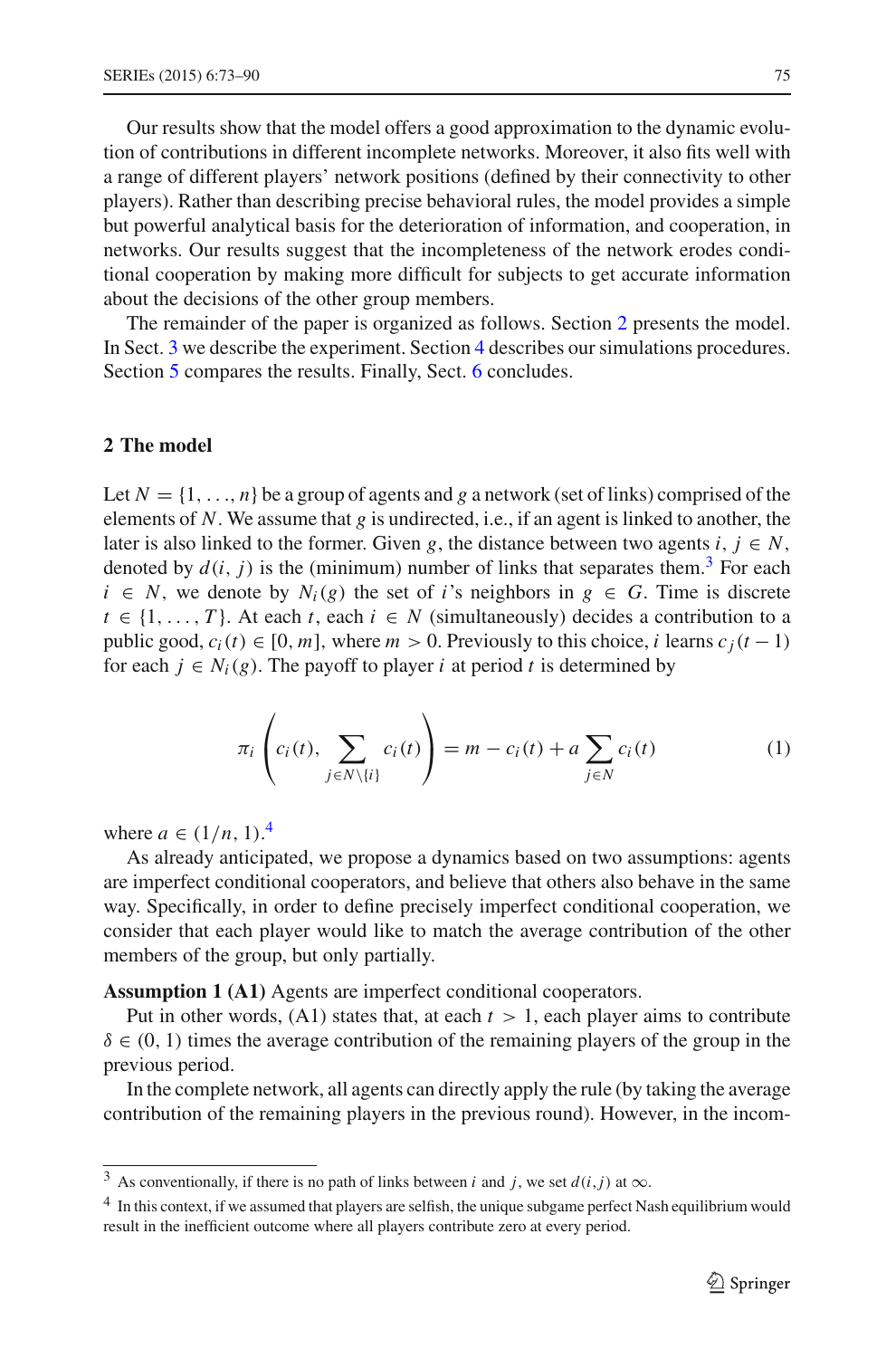plete networks there are players that need to infer the contributions of other members of the group.

**Assumption 2 (A2)** Agents infer unobserved contributions assuming imperfect conditional cooperation by others.

To illustrate this assumption consider a player, say *i*, that does not observe *j*'s contribution but observes the contribution of some neighbors of *j*. Player *i* knows that *j* observes these contributions and, given (A2) believes that player *j* also behaves as an imperfect conditional cooperator. Therefore, given her available information, player *i*'s inference for *j*'s contribution is  $\delta$  times the average contribution of these commonly observed neighbors.

Note that, in this formulation, we are implicitly making two additional assumptions:

### **Assumption 3 (A3)** Players have bounded memory.

Specifically, (A3) states that when, at some period *t*, players infer the contribution of a non-observed agent (at period  $t - 1$ ), they only use the information they have from period  $t - 1$ . In other words, agents have bounded memory and only use the information from the previous round.<sup>5</sup>

*Example 1* To illustrate this point, consider three agents (*i*, *j* and *k*) arranged in a line,  $(i)$  linked to *i*, *j* linked to *i* and *k*, and *k* linked to *j*). When agent *i* infers the contribution of *k* at period *t* − 1, in principle, she should use δ times the contribution of *j* at period  $t - 2$  (from the belief that, in period  $t - 1$ , *k* responded as an imperfect conditional cooperator to *j*'s behavior in the former round). However, by (A3) we consider that *i* relies instead on the contribution of *j* at the immediately previous period.

#### **Assumption 4 (A4)** Agents have a limited level of rationality.

Specifically, when players infer the (former) contribution of a non-observed agent located at distance two in the network, they believe that such an agent has acted as an imperfect conditional cooperator to the (average) contribution of their common neighbors (i.e., those players that are commonly observed), but they are *myopic* in the sense that they do not take into account that such a player, like themselves, also infers in the same fashion the contributions of those agents that she cannot directly observe.

*Example 1* (*continuation*) To illustrate this point, consider the former case of players *i*, *j* and *k* arranged in a line. When *i* infers the contribution of *k* at period  $t - 1$ , by (A4) we assume that *i* only considers that *k* responds to *j*'s previous contribution, and does not incorporate into his prediction for *k*'s contribution the fact that *k* did also form expectations on *i*'s former contributions in order to choose her own ones.

The following example shows how players infer others' contributions and make their own choices in a network where all pairs of players are at distance at most two.

<span id="page-3-0"></span><sup>&</sup>lt;sup>5</sup> Recency effects, meaning that people tend to rely on the most recent experiences to take their decisions, ar[e](#page-17-17) [a](#page-17-17) [robust](#page-17-17) [phenomenon](#page-17-17) [in](#page-17-17) [cognitive](#page-17-17) [psychology](#page-17-17) [\(see,](#page-17-17) [for](#page-17-17) [instance,](#page-17-17) [Jones and Sieck 2003](#page-17-16) and Fatas et al. [2011](#page-17-17)). Recent studies suggest that the most recent trial has significantly larger effect than previous experiences, but all previous experiences have an approximately the same effect independently of their recency. [Nevo and Erev](#page-17-18) [\(2012](#page-17-18)) refer to this pattern as the "very recent effect". In these lines, we simply assume that subjects rely on the immediate experience, and disregard other (former) information.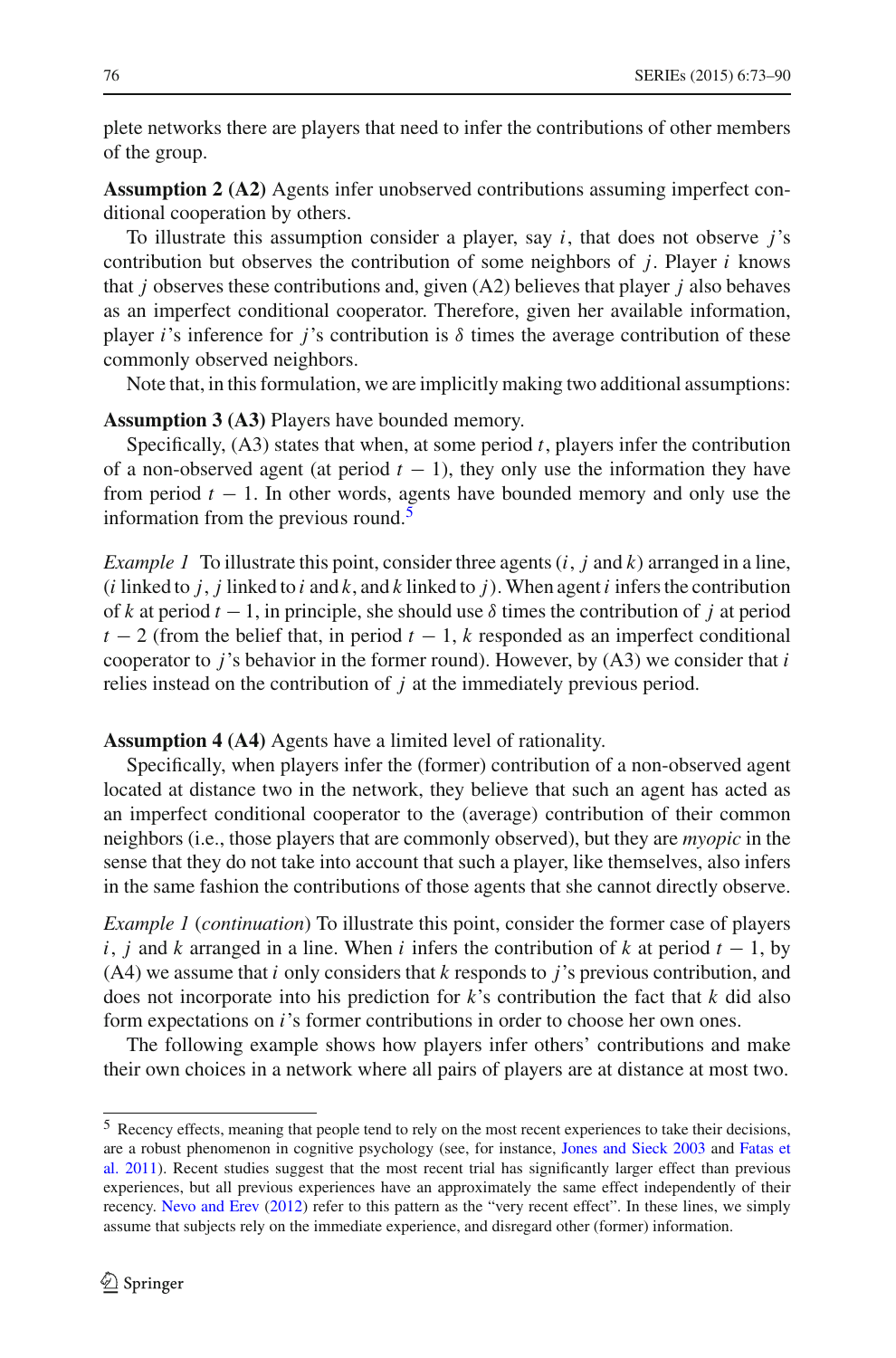*Example 2 (the star)* Let  $n = 4$ , and assume that player 1 is linked to players 2, 3 and 4 and that players 2, 3 and 4 are only linked to player 1.<sup>6</sup> Consider that  $\delta = 0.9$  and that at period 1 all players contribute 50. Then, player 1 (the center), who observes all others' former contributions, can directly apply the rule (A1), i.e., average them and apply the (decay) factor  $\delta = 0.9$  and, therefore, contributes 45 at period 2. Consider now a spoke player, for instance, player 2. Player 2 observes player 1's former contribution and, therefore, can use it in order to calculate the average, but she does also need to infer players 3 and 4's former contributions. Player 2 is aware of the fact that player 3, like herself, observes player 1's former contribution and, moreover, she believes that player 3 is also an imperfect conditional cooperator ( and will react by applying factor  $\delta$  to what she observes). Thus, by (A2)–(A4), at period 2, player 2's inference of player 3's former contribution is 0.9 times player 1's former contribution, i.e., 45 (the inference for player's 4 contribution is analogous). Given this process, by (A1), player 2 contributes 42 at period 2.

This process can be recursively extended to infer contributions of players that are at distance higher than two. Indeed, we can generalize the process above by replacing the role played by the contributions of "the common neighbors" (i.e., commonly observed agents) in the inferences of the contributions of the non-observed agents located at distance 2. When the distance is higher, we replace them by the contributions of those players' neighbors that are closer to the non-observed agent in the network, taking into account the distance between them. For instance, consider now 4 players arranged in a line: player 1 linked to player 2, player 2 linked to players 1 and 3, player 3 linked to players 2 and 4, and player 4 linked to player 3 (see Table [1](#page-5-0) below). Consider player 1, who is at distance three from player 4. Given (A2), player 1 believes that player 4 reacts as an imperfect conditional cooperator to what she observes, i.e., to player 3's contribution. Thus, given (A2)–(A4) player 1's inference for player 4's former contribution is  $\delta$  times her prediction for player 3's former contribution, i.e.,  $\delta^2$  times player 2's former contribution.

Thus, assumptions (A2)–(A4) have the following technical implication: In order to infer *j*'s former behavior, *i* applies a decay factor  $\delta$  to  $k$ 's contribution *per* link that separates  $k$  from  $j$ , being  $k$  the neighbor of  $i$  that is located in the (shortest) path between *i* and *j* (if there are more than one shortest path, *i* averages the contributions of the respective neighbors). Hence, if *k* and *j* are very close, *i*'s inference on *j*'s behavior is close to *k*'s contribution whereas if they are far away, *i*'s prediction is close to zero. Formally, at period t, once a player  $i \in N$  has observed the contribution of her neighbors, for all  $j \in N\{i\}$  the inference of *i* on *j*'s contribution at period  $t - 1$  is:

$$
\hat{c}_{i,j}(t-1) = \delta^{d(i,j)-1} \cdot \frac{\sum_{k \in N_{i,j}} c_k(t-1)}{|N_{i,j}|},\tag{2}
$$

<span id="page-4-2"></span>where  $\delta \in (0, 1)$  and  $N_{i,j} = \arg \min_{k \in N_i(g)} d(k, j)$ .<sup>[7](#page-4-1)</sup>

<sup>6</sup> This network is depicted in Table [1](#page-5-0) below.

<span id="page-4-1"></span><span id="page-4-0"></span><sup>7</sup> Note that if *j* ∈ *N<sub>i</sub>*(*g*), then  $N_{i,j} = \{j\}$  and, since  $d(i, j) = 1$ ,  $\hat{c}_{i,j}(t - 1) = c_j(t - 1)$ . Note also that, if *i* and *j* do not belong to the same component (*i*.*e*., if they are not linked through a path of links), then *d*(*i*, *j*) is set at ∞ (*cf.* Footnote 3) and, by [\(2\)](#page-4-2),  $\hat{c}$ <sub>*i*, *j*(*t* − 1) = 0, i.e., the Nash equilibrium prediction.</sub>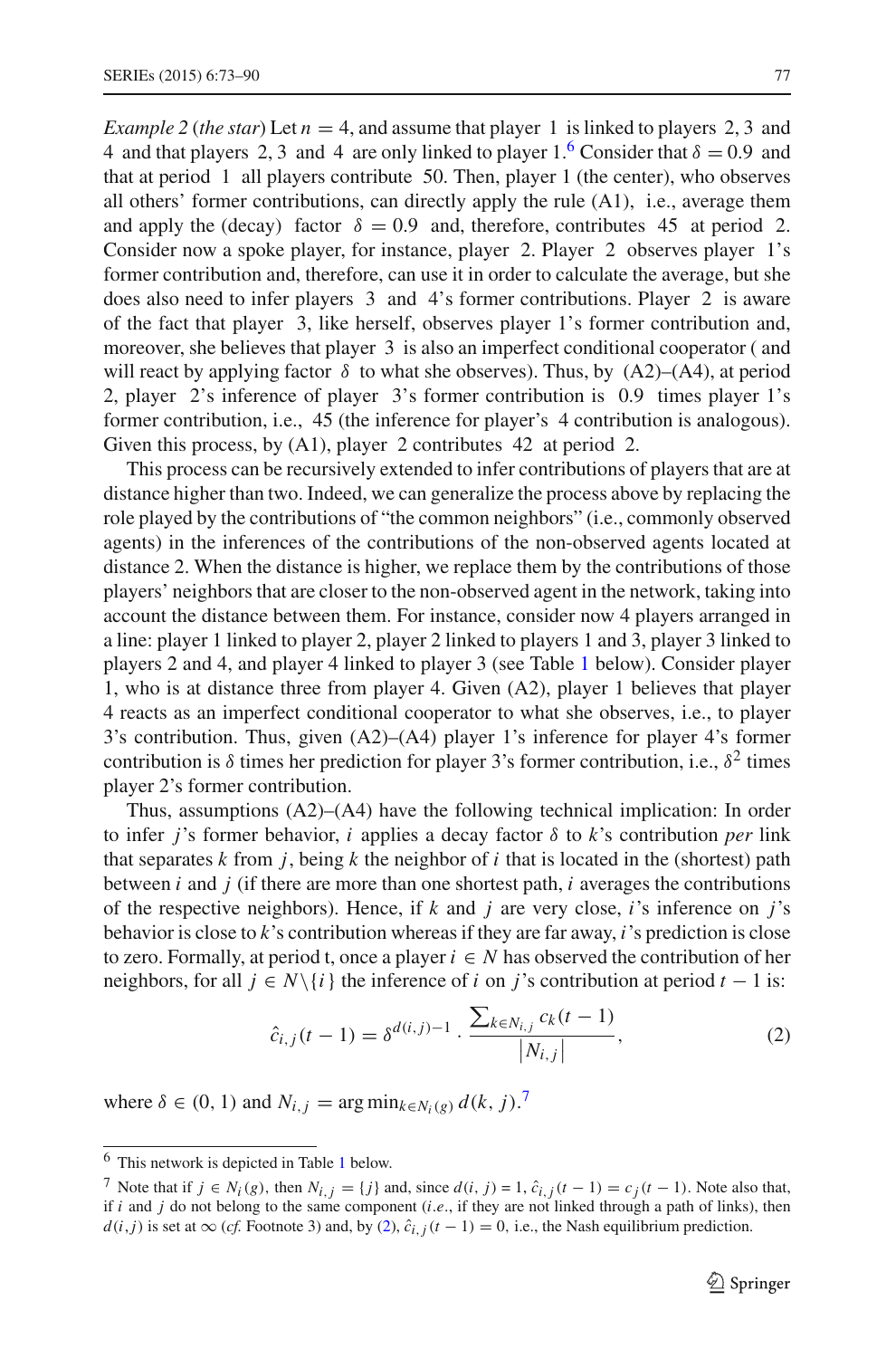<span id="page-5-0"></span>

Hence, given  $(A1)$ – $(A4)$ , the dynamics of contributions is governed by the following system of difference equations:

For each 
$$
i \in N
$$
,  $c_i(t) = \delta \frac{\sum_{j \in N \setminus \{i\}} \hat{c}_{i,j}(t-1)}{n-1}$ . (3)

<span id="page-5-1"></span>*Remark 1* Our behavioral model does not attempt to describe how players start contributing in different networks in VCM games, but rather to show how imperfect conditional cooperation is strongly consistent with the dynamics of contributions in incomplete networks. This is the reason why  $(2)$  is not defined for  $t = 1$  (since in the first period the neighbors' contributions are not observed) and, therefore, our model remains open with respect to the initial contributions. To close the model, we shall match the initial contributions to those coming from experimental data, in order to run the simulations and compare the dynamics across different networks and types of players (see Sect. [4\)](#page-9-0).

### *Theoretical implications*

In this framework, the evolution of the contribution levels depends on the degree of imperfectness in agents' contribution patterns and how it spreads through the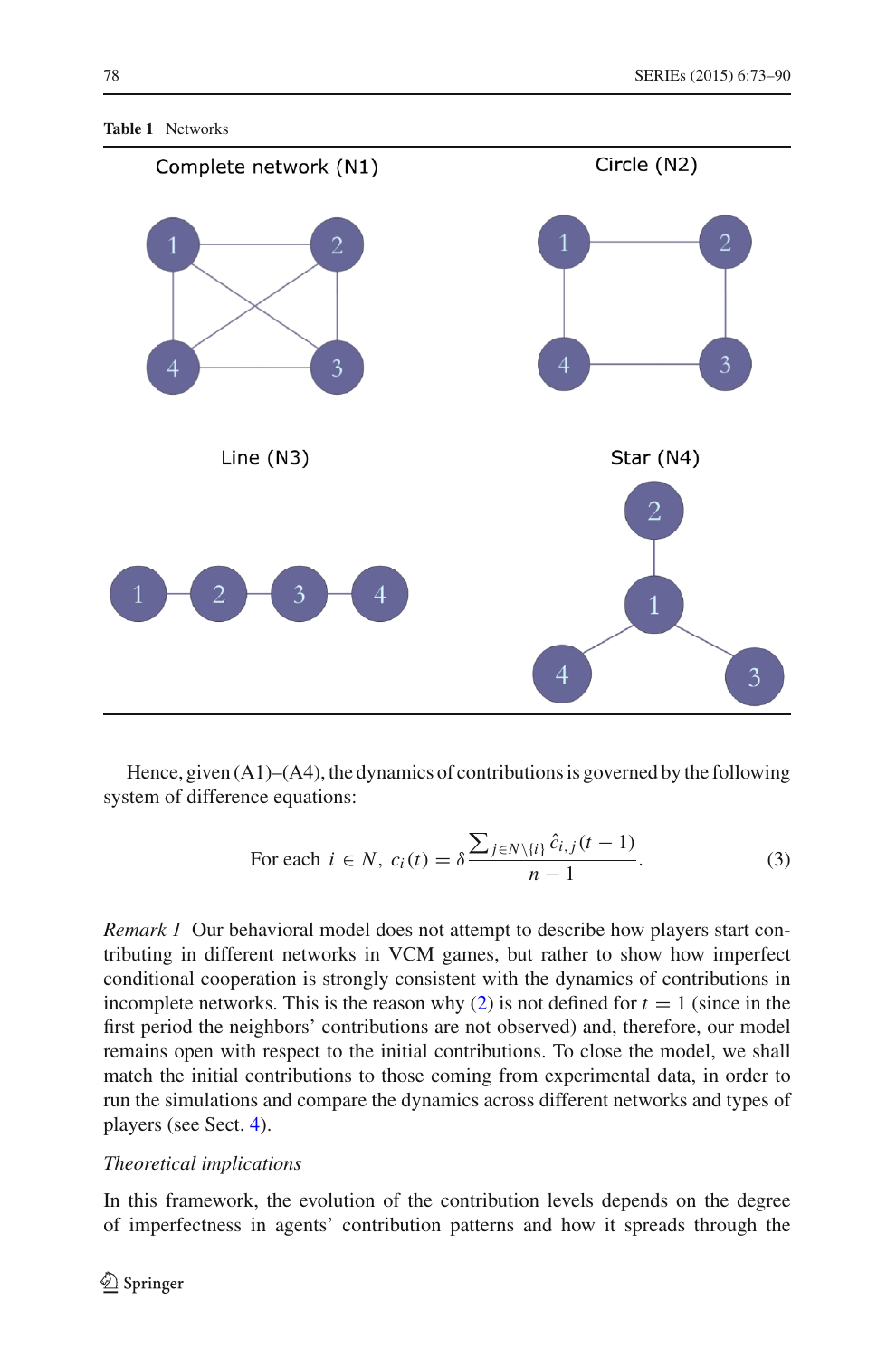(incomplete) networks. In this sense, there are two forces that affect to this spread and that, therefore, may determine whether cooperation can be sufficiently sustained across time: the average connectivity (total number of links) and the presence of highly connected players (distribution of links).

On the one hand, if there are *many links*, players in general *directly* observe many others, which make them not to discount too much these others' contributions when acting as imperfect conditional cooperators.

On the other hand, having *highly connected players* can be important to sustain cooperation. These players directly observe many others (and, therefore, are expected to produce high contribution levels since they do not discount very much these others' contributions). At the same time these highly connected players are the reference point of many (less connected) players to behave as conditional cooperators. Thus, they can act as coordinators that avoid that contribution levels fall too fast.

We investigate which of these two forces dominates. To this aim, we consider the same four network structures studied by [Fatas et al.](#page-17-4) [\(2010\)](#page-17-4): The complete network, the circle, the star and the line, depicted in Table [1](#page-5-0) above. The complete network (the baseline treatment) has the maximum number of links and, at the same time, all the players are maximally connected. Thus, our model predicts that the complete network should produce the highest contribution levels. On the other extreme is the line, which has the lowest number of links (across connected networks) and, at the same time, does not have any maximally connected player. This network is expected to yield the lowest contribution levels. In between, we have the circle and the star. The star has less links (the same than the line) but has one maximally connected player (the center), whereas the circle has more links but no maximally connected player.

The experimental evidence derived from [Fatas et al.](#page-17-4) [\(2010](#page-17-4)) shows that, indeed, the complete network and the line respectively produce the maximum and minimum contribution levels. Moreover they obtain that the star outperforms the line, and produces similar outcomes to the complete network, which suggests that it is the distribution, rather than the total amount of information what matter to sustain contributions to the public good. The circle produces lower average contribution levels than the star and higher than the line, but these differences are not found to be significant. As we shall see, our simulations offer quite a good approximation to the evolution of the experimental data, which suggests that a pattern of imperfect conditional cooperation can be appropriate to explain behavior in public good games played in networks.

Finally, if we focus on the specific case of the star network, we note that our model predicts a peculiar "oscillating" dynamics due to the presence of a central (highly connected) player and a group of peripheral players: Although contributions decrease over time (due to the imperfect conditional cooperation assumption), the slope varies from one period to another due to the asymmetric informational regime of the center and the spokes.

To illustrate the source of this dynamics in the star, assume a situation where all players start contributing the same amount  $(say k)$  at period 1. Initially, the dynamics leads to lower contributions of the spokes than the center at period 2 (due to the limited observability of the spokes). The average drop of the contributions is sharp due to the higher number of spokes. The next period, the drop of the contributions of the spokes (reacting to a relatively higher contribution of the center) is softer than the drop of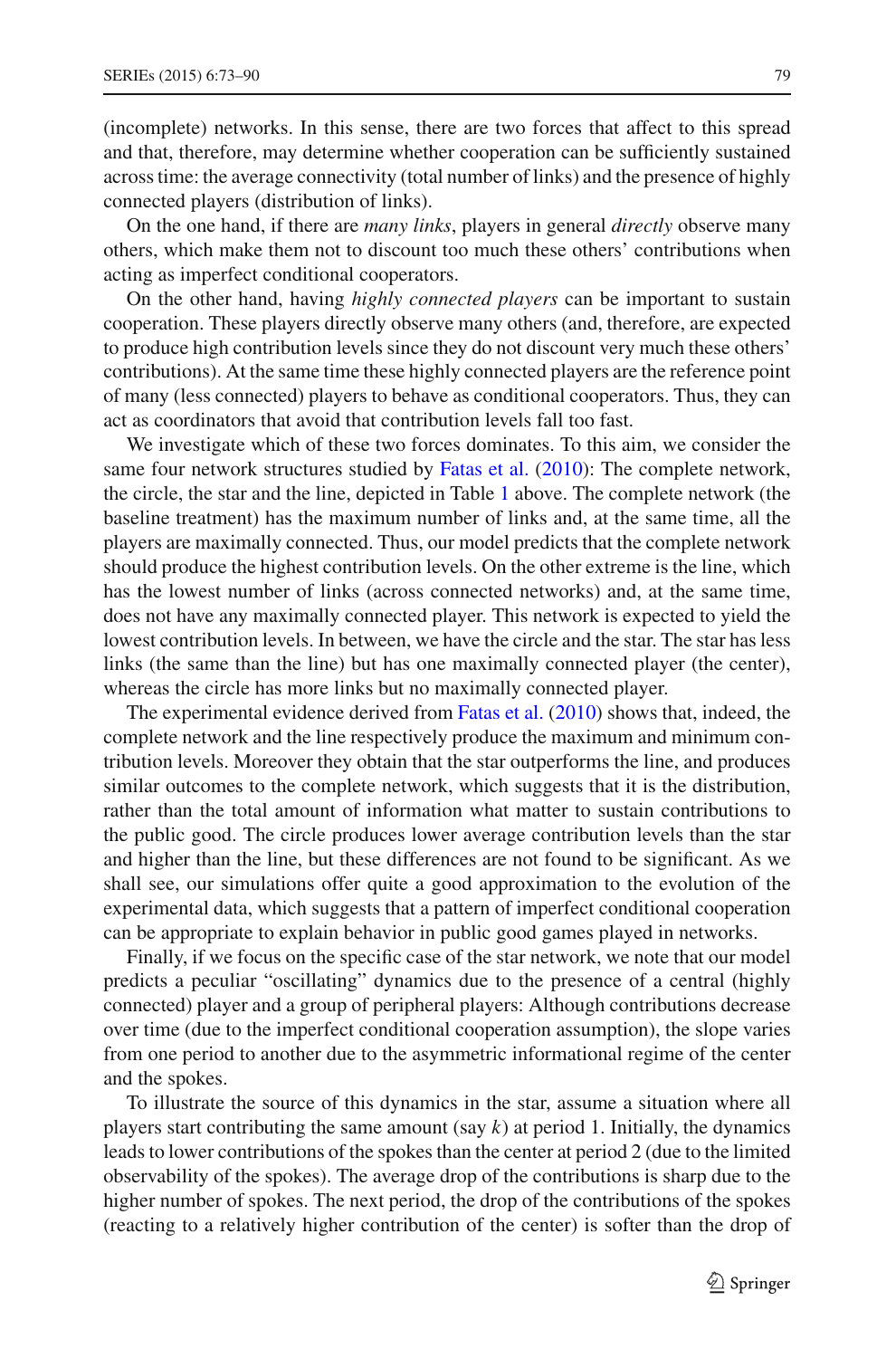the contribution the center (reacting to relatively lower contributions of the spokes at period 2). This makes that the drop of the average contribution is now softer (again due to the higher number of spokes). This "oscillating dynamics" then repeats over time (from odd to even periods). This argument is formalized in the following lemma, which provides the analytic solution of the system of difference equations [\(3\)](#page-5-1) for this specific case. The proof is in Appendix A2.

<span id="page-7-4"></span>**Lemma 1** *Let*  $n = 4$  *and g be the star network. If*  $c_1(1) = c_2(1) = c_3(1) = c_4(1) = k$ , *then, assuming (A1)–(A4), the players' contributions at each*  $t \geq 1$  *are as follows:*<sup>[8](#page-7-1)</sup>

• If t is odd, 
$$
c_1(t) = c_2(t) = c_3(t) = c_4(t) = k\delta^{t-1} \left(\sqrt{\frac{1+2\delta}{3}}\right)^{t-1}
$$

• If *t* is even, 
$$
c_1(t) = k\delta^{t-1} \left(\sqrt{\frac{1+2\delta}{3}}\right)^{t-2}
$$
  
and  $c_2(t) = c_3(t) = c_4(t) = k\delta^{t-1} \left(\sqrt{\frac{1+2\delta}{3}}\right)^t$ 

Thus, across time the star is expected to yield a volatile behavior. As we shall see, this special behavior is reflected both in the experimental data and the simulations: There is a trend to decrease contributions across time in all networks, but in the star we observe that this occurs relatively more abruptly (with more pronounced peaks).

### <span id="page-7-0"></span>**3 The experimental design**

The experiment was conducted at LINEEX (Laboratory for Research in Experimental Economics), at the University of Valencia. The participants were 144 business and economics undergraduate students, all of them inexperienced in public goods games experiments or network experiments.

We consider groups of 4 subjects  $(n = 4)$ . The experiment consists of four treatments. Each treatment corresponds to a network: the complete network (N1), the circle (N2), the line (N3) and the star (N4), depicted in Table [1.](#page-5-0)

We follow a partners matching, that is, the group composition is kept constant. Moreover, each subject's position within a network is randomly determined at the beginning of the experiment and fixed throughout the experiment.

The experiment was computerized using z-tree [\(Fischbacher 2007\)](#page-17-19). Along the experiment subjects play the Voluntary Contribution Mechanism (VCM) game for 20 rounds, with payoffs defined by [\(1\)](#page-2-3), where  $n = 4$ ,  $m = 50$  and  $a = 0.5$ . In this game, links involve the information about others' contributions.<sup>9</sup> After each round, the computer screen of each subject displays her initial endowment, the contribution of the group members linked to her and her earnings.<sup>[1](#page-8-0)0</sup> In Fig. 1 we present z-tree screen shots.

$$
\frac{8 \text{ Note that, since } \delta < 1, \sqrt{\frac{1+2\delta}{3}} < 1 \text{ and, therefore, } \left(\sqrt{\frac{1+2\delta}{3}}\right)^{t-2} > \left(\sqrt{\frac{1+2\delta}{3}}\right)^t.
$$

<span id="page-7-1"></span><sup>&</sup>lt;sup>9</sup> A copy of the instructions, translated into English, can be found in the Appendix.

<span id="page-7-3"></span><span id="page-7-2"></span> $10$  Note that having information about the own payoff provides all agents with the possibility derive from it (by making some calculations) the average contribution of the other members of the group in the previous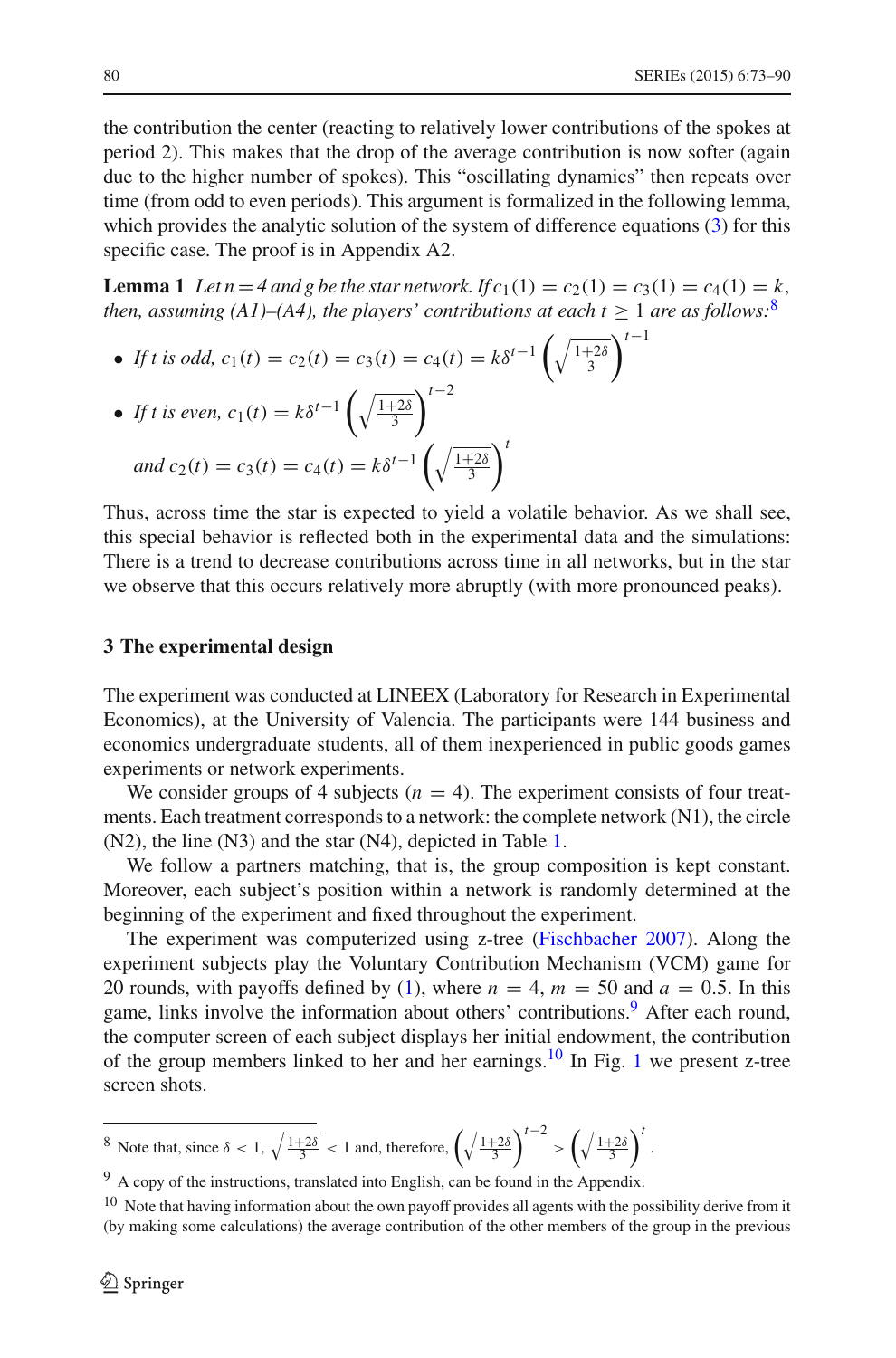| Ronda                                                          |
|----------------------------------------------------------------|
| $2$ de $20$                                                    |
|                                                                |
|                                                                |
|                                                                |
|                                                                |
|                                                                |
|                                                                |
| Debes asignar un importe entre 0 y 50 ECUS al Fondo Colectivo. |
|                                                                |
| Confirmación                                                   |
|                                                                |
| Mi asignación al Fondo Colectivo<br>10 <sup>1</sup>            |
|                                                                |
|                                                                |
|                                                                |
|                                                                |
|                                                                |
| Tueres el JUGADOR 1                                            |
|                                                                |
|                                                                |
|                                                                |
|                                                                |
|                                                                |
|                                                                |
|                                                                |
|                                                                |
|                                                                |
|                                                                |
|                                                                |
|                                                                |
|                                                                |
|                                                                |

| Estás en la ronda 2                                       |                      |
|-----------------------------------------------------------|----------------------|
| Tu asignación al fondo colectivo ha sido 10               |                      |
| La asignación del jugador 2 al fondo colectivo ha sido 20 | Tú cres el JUGADOR 1 |
| La asignación del jugador 3 al fondo colectivo ha sido 30 |                      |
| La asignación del jugador 4 al fondo colectivo ha sido 40 |                      |
| Para continuar pulsa el botón Confirmación                |                      |
|                                                           | Confirmación         |

<span id="page-8-0"></span>**Fig. 1** z-tree screen shots for player 1 in network N4 (star)

Footnote 10 continued

round, regardless which information about contributions they get from the network. Thus, if players used this information, there should be no observed differences in the dynamics across networks nor across types of players. Since this is in contrast to the regularities observed in [Fatas et al.](#page-17-4) [\(2010](#page-17-4)), we assume that agents do not make use of the information about payoffs to infer former contributions and that they rely instead only on the information about others' contributions that they get from the network. This somehow extends the bounded rationality assumption made in (A4).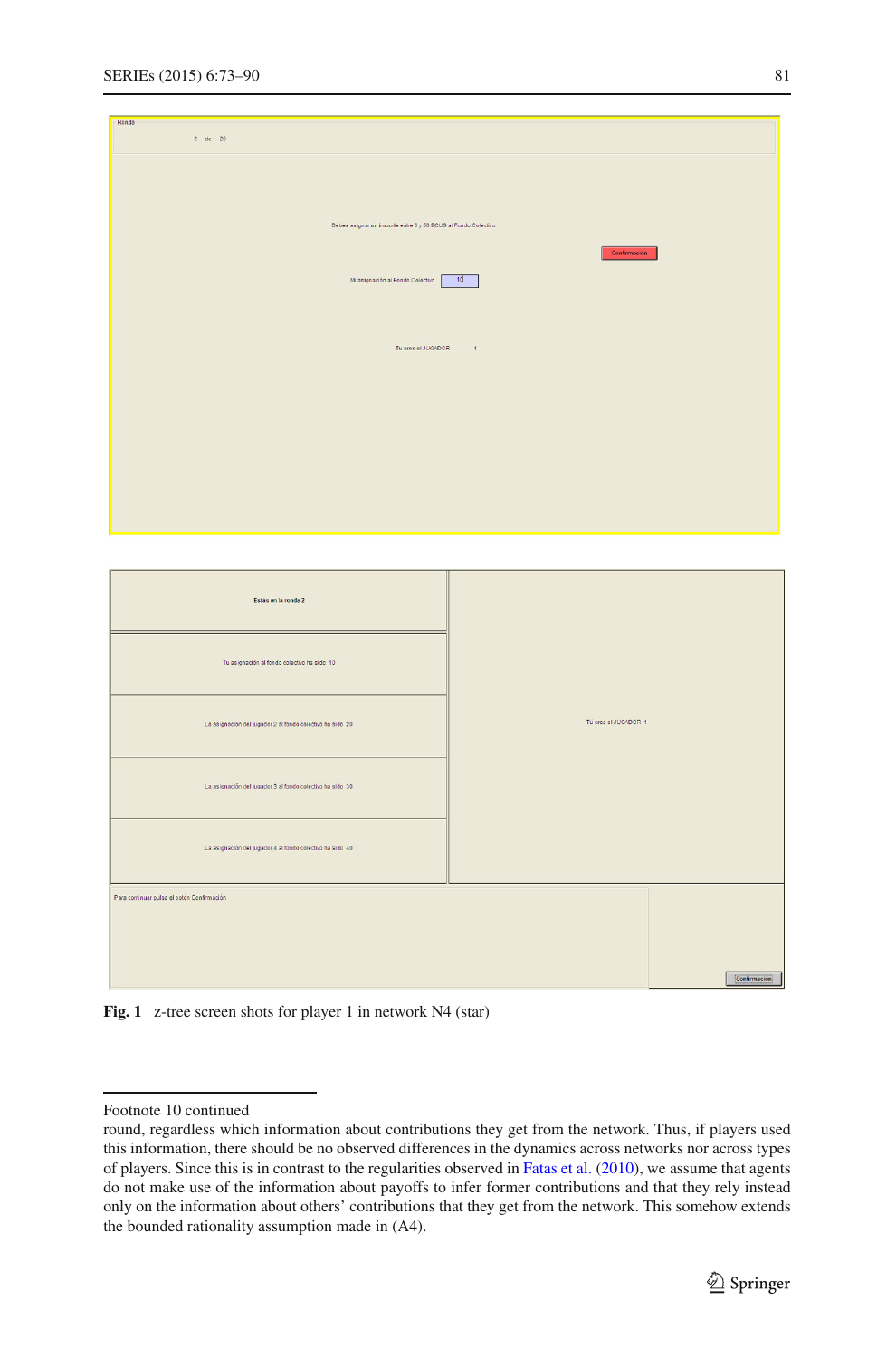We ran 8 sessions (two for each treatment) and no subject participated in more than one session. Specifically, 36 subjects participated in treatment N1 ( $6 + 3$  groups, in two sessions), 36 subjects participated in N2  $(6 + 3$  groups), 40 subjects participated in N3 (6 + 4 groups), and 32 subjects participated in N4 (6 + 2 groups). The average payment was around 14 $\epsilon$  and, on average, a session lasted around 50 min, including the initial instructions and the payment of subjects.

### <span id="page-9-0"></span>**4 Simulations**

In analogy to the experiment, we focus on the case of four players  $(n = 4)$ , and the network structures represented in Table [1](#page-5-0) (N1, N2, N3, and N4). We also set  $T = 20$ ,  $m = 50$  and  $a = 0.5$ .

We simulate the model considering the initial conditions derived from each of the experimental groups. We obtain one simulation per group and, then, average them. In particular, we calculate the average contribution that each subject who participated in the experiment made in the first block of five rounds, which serves as initial conditions for the simulation of each group.<sup>[11](#page-9-2)</sup> The initial contributions therefore reflect: (1) how agents perceive the network structure (the network and their position in the network) and (2) how this structure affects to their initial behavior.

### <span id="page-9-1"></span>**5 Results**

In Table [2,](#page-10-0) we report the average contribution in each network given from the experimental data and compare it to the results of the simulations of our model for  $\delta = 0.97057$ (within brackets). We have calibrated  $\delta$  using the experimental data of our sessions for the *complete network*. In the complete network, where each agent observes all others' contributions,  $\delta$  purely measures the degree of imperfectness in the subjects' pattern of conditional cooperation (A1). This contrasts with the other incomplete networks, where additional assumptions are needed. Hence, we select the parameter value that better fits the data for the complete network treatments, and use it to simulate [using [\(2\)](#page-4-2), [\(3\)](#page-5-1)] the evolution of the contributions of each experimental group.

In Table [2,](#page-10-0) we present this comparison disaggregating by types of players (players with different degree). Note that, given our set of networks (see Table [1\)](#page-5-0), there are players with degree 1 (T1 players, with one link), degree 2 (T2 players, with two links), and degree 3 (T3 players, with three links). $^{12}$ 

Contributions across networks and types observed in the experiment (Table [2\)](#page-10-0) are significantly different from a statistically point of view. As reported in [Fatas et al.](#page-17-4)

<span id="page-9-2"></span> $11$  Similar results are obtained when the initial conditions are directly taken from round 1. However, the simulations fit the experimental data more accurately when we take as starting point the average of the first block of five rounds. This reduces the typical noise and confusion faced by subjects in the very first round of the experiment, which can be remarkable when there are no trial rounds (as it is the case in our experiment).

<span id="page-9-3"></span> $12$  Specifically, N1 consists of four T3 players, N2 consists of four T2 players, N3 consists of two T2 players and two T1 players, and N4 consists of one T3 player and three T1 players.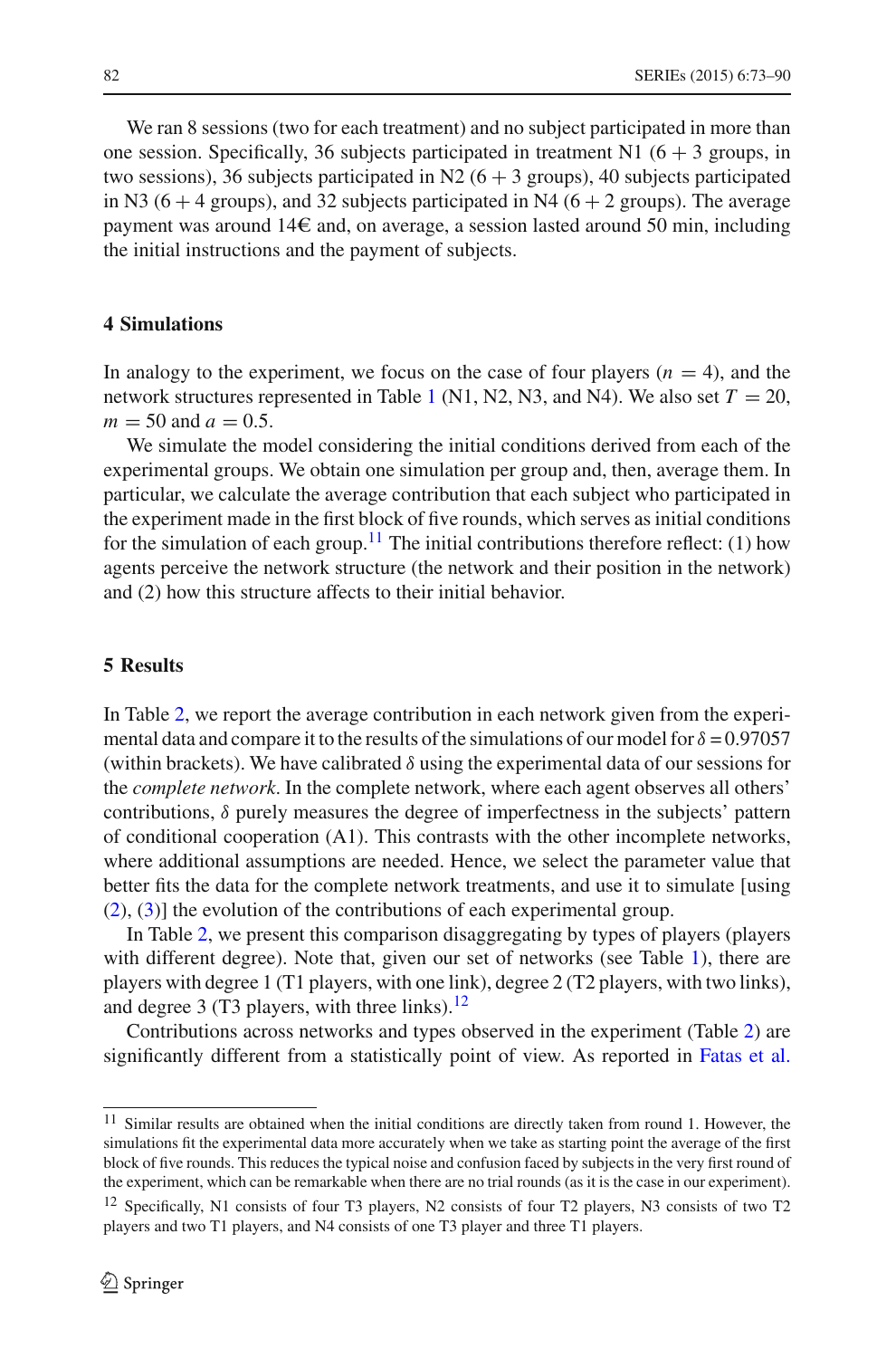| <b>Network</b> | Average contribution per type of player |                |               |                 |  |
|----------------|-----------------------------------------|----------------|---------------|-----------------|--|
|                | All players                             | With 1 link    | With 2 links  | With 3 links    |  |
| Complete       | 23.647 (23.647)                         |                |               | 23.647 (23.647) |  |
| Circle         | 18.9 (17.84)                            |                | 18.9 (17.84)  |                 |  |
| Line           | 16.046 (14.81)                          | 16.532 (14.76) | 15.56 (14.86) |                 |  |
| <b>Star</b>    | 23.879 (23.17)                          | 23.385 (23.09) |               | 25.362 (23.39)  |  |

<span id="page-10-0"></span>**Table 2** Average contribution (all periods) experimental data vs. simulations ( $\delta = 0.97057$ )

Values of the simulations within brackets

 $(2010)$ ,<sup>[13](#page-10-1)</sup> contributions in the line network are significantly lower than in the complete and star networks across types, even if we control for first-round decisions and lagged contributions. Contributions in the circle network are never significantly different from contributions in the other three networks.

The econometric analysis of differences between types reveals an interesting pattern. Differences between players with the same number of links in the same heterogeneous network can only be explained using decisions in the first round and the conditional cooperation dynamics (see Table 4 in page 408 of [Fatas et al. 2010\)](#page-17-4). In both the line and the star networks, conditional cooperation, measured by the lagged average contribution of the other players in the group, is significantly and positively driving contributions. Interestingly, a similar result is obtained when the comparison is made across networks, for the same players' types, with the exception of T1 players (with only one link): only decisions in the star network are significantly larger than in the line for T1 players (see Table 5 in page 409 of [Fatas et al. 2010](#page-17-4)).

Table [2](#page-10-0) shows that the outcomes of the simulations with  $\delta$  close to 1 ( $\delta$  = 0.97057) are very similar to the experimental results.<sup>[14](#page-10-2)</sup> In our view, the model captures the effect of incompleteness in a very accurate way, both across networks (N1, N2, N3 and N4) and types of players (T1, T2 and T3).

In Fig. [2,](#page-11-0) we analyze the same comparison (simulation vs. experimental data) across the 20 rounds of play. Again, at each round the average contribution in N1 is normalized to 1. We present this comparison by pairs of graphs: The graphs on the left correspond to the simulations ( $\delta = 0.97057$ ), and those on the right correspond to the experimental data. The first pair of graphs shows the evolution of the average contribution across networks (N1, N2, N2 and N4). Then, we compare the (average) contributions of each

<sup>13</sup> See Tables 2 and 3 in pages 405 and 406.

<span id="page-10-2"></span><span id="page-10-1"></span><sup>&</sup>lt;sup>14</sup> We believe our theory is not designed to be econometrically tested in the laboratory. As a deterministic model, the model generates a set of powerful intuitions about how different types of agents behave in different incomplete networks. In order to provide a basic measure of the model's goodness of fit, and given that for each experimental group there is a simulated one for which the initial contribution of each simulated agent is the average contribution of the corresponding experimental subject in the first five rounds, a comparison using Wilcoxon matched-pairs signed-rank tests at the group level can be done. We do not observe any significant difference between the experimental data and the simulation generated by our model neither when we use all the rounds, nor when we focus in rounds 6 to 20 or in the second half of the experiment. The results of the tests, together with some descriptive statistics of the simulations, are included in the appendix (see Table [3\)](#page-16-0).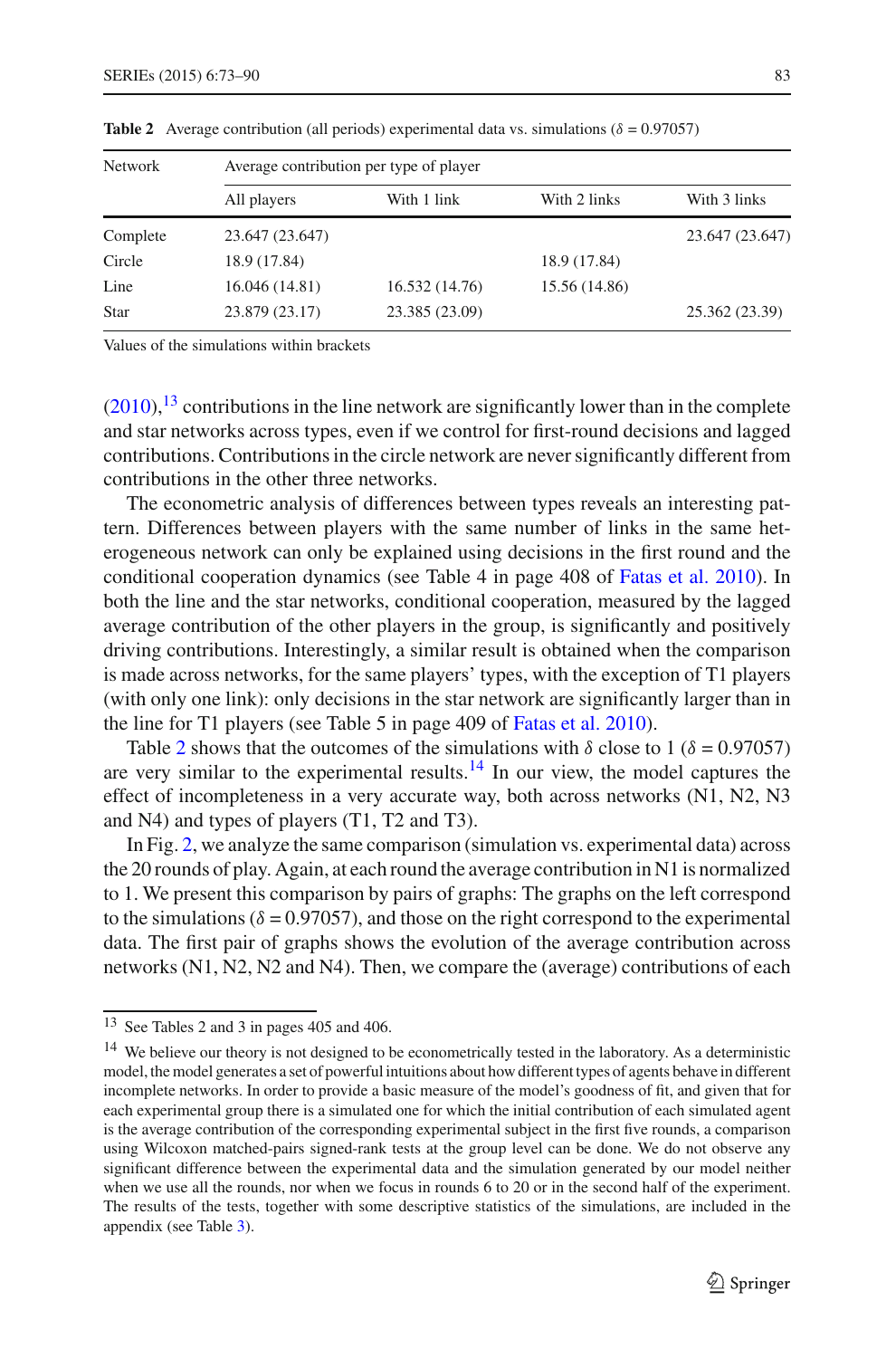

<span id="page-11-0"></span>**Fig. 2** Evolution of average contribution simulations with δ = 0.97057 (*left*) vs. experimental data (*right*) across rounds

type of player (T1, T2 and T3) across different networks: T1 players in N3 and N4; T2 players in N2 and N3; and, finally, T3 players in N1 and N4.

As Fig. [2](#page-11-0) reveals, our stylized model offers good approximations to the regularities derived from the experimental data: a small degree of imperfectness in the conditional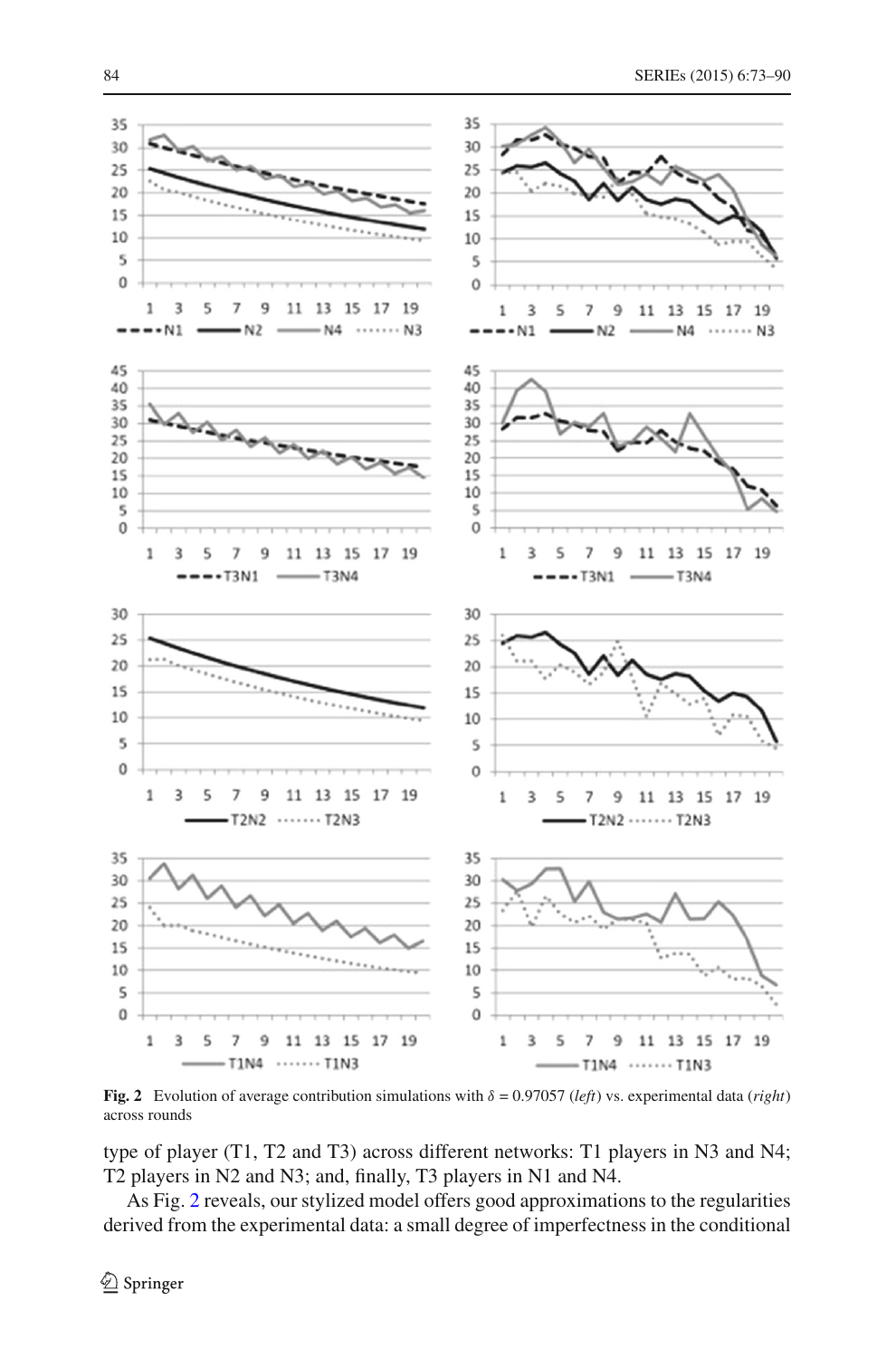cooperation pattern (associated to  $\delta = 0.97057$ ) suffices to capture the dynamics of the experiment. This result holds both when we analyze the evolution of contributions across networks and when we compare the behavior of players with the same degree (same type) located in different networks.

As we can observe in Fig. [2,](#page-11-0) the complete network and the line produce, respectively, the highest and lowest contribution levels across time, both in the simulations and in the experiment. We also observe that the star yields similar outcomes to the complete network, whereas the outcomes of the circle are in between those of the complete network and the line. This suggests that it is the distribution of links (presence of highly connected players), rather than the total amount of information, what matters to sustain contributions to the public good.

We also note in Fig. [2](#page-11-0) that the star presents a (relatively) more volatile (cyclical) behavior than the other networks. This holds both at the aggregate level and when we study the evolution of behavior of different types, which confirms the theoretical implications of our model regarding this asymmetric case of one (highly connected) central player and a group of peripheral players.

Finally, we note that in all networks, the experimental data present a sharp decline of contributions in the final rounds that is not reflected in the simulations. This abrupt decline is due to the end-game effect (typical of many experiments) that erodes the possibilities of cooperation, and that is not included in the assumptions of our model.

### <span id="page-12-0"></span>**6 Conclusion**

This paper provides a new application for decay (interpreted as the degree of imperfectness in the pattern of conditional cooperation) in networks. Rather than determining the (reduction in the) value of the externalities generated by individual links, we use the decay to model the accuracy losses associated to the network incompleteness in a public goods environment.

From our assumptions, there are two main forces that can affect to which extent the imperfectness of conditional cooperation spreads through the network (decay) and that, therefore, may determine whether cooperation can be sufficiently sustained across time: the average connectivity (total number of links) and the presence of highly connected players (distribution of links). Our results (both the experimental data and the simulations) suggest that it is the network architecture (in particular, the presence of highly connected players), rather than the total amount of information, what fosters higher contribution levels.

Moreover, the fit of the outcomes of our model to the experimental data suggests that, in a social dilemma situation, the incompleteness of the network structure may effectively erode conditional cooperation, by making more difficult for subjects to get accurate information about the decisions of the other group members.

Finally, it is worth mentioning that to some extent our paper is related to the recent literature on rank-based behavioral models (see, e.g., [Boyce et al. 2010](#page-17-20)), in the sense that networks can matter as they provide the subjects with information to locate themselves within the ranking of contributions. To illustrate this point note, for instance,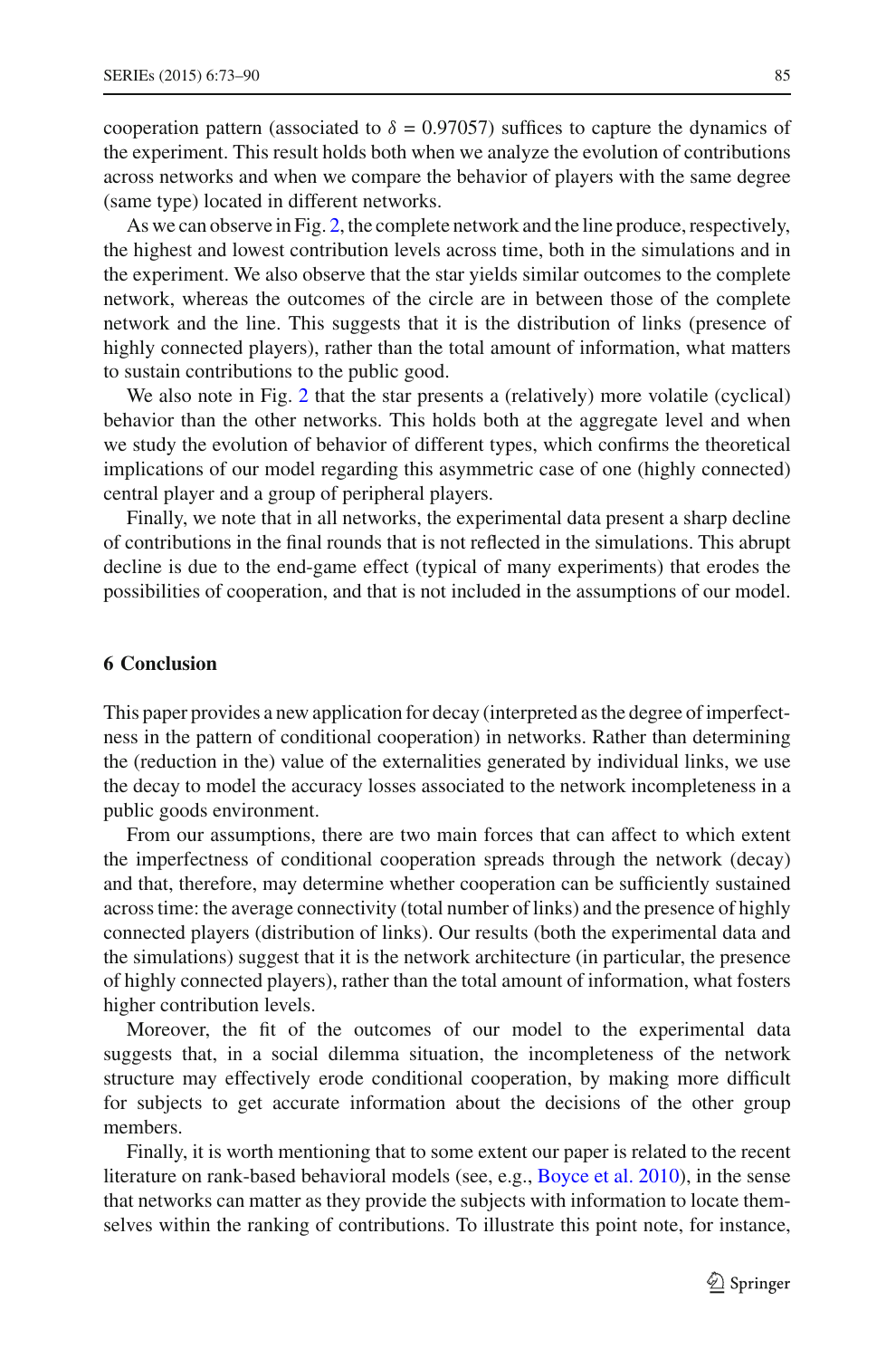that to be able to observe the central player of a star is very informative, since such a player knows the complete ranking of contributions, as compared, for example, to the more central agents in the line. In our view, a deeper and systematic analysis of the connections between informational networks and rank-based behavioral models is a very interesting topic that merits future research.

**Open Access** This article is distributed under the terms of the Creative Commons Attribution License which permits any use, distribution, and reproduction in any medium, provided the original author(s) and the source are credited.

## **Appendix**

A1: Experimental instructions<sup>15</sup>

The aim of this Experiment is to study how individuals make decisions in certain contexts. The instructions are simple. If you follow them carefully you will earn a non-negligible amount of money in cash at the end of the experiment. Individual payments will remain private, as nobody will know the other participants' payments. Any communication among you is strictly forbidden and will result in an immediate exclusion from the Experiment.

- 1. The experiment consists on 20 rounds. In each round you are member of the same group of four participants. Group composition is randomly determined at the beginning of the experiment and does not vary along it. You will not know the identities of the other group members.
- 2. At the beginning of the experiment, you will be assigned a player number, which can be 1, 2, 3 or 4. This number will not change along all the experiment. Therefore, in your group there will be a player 1, a player 2, a player 3 and a player 4. You will be one of them.
- 3. At each round, each participant receives an endowment of 50 ECUS. Your unique decision consists on choosing how many of them you assign to the Group Account. The remaining ECUS will remain in you Private Account.
- 4. After these decisions are made, each participant will receive information about the assignments to the Group Account made by some other group members. This information is summarized in the following figure:



<span id="page-13-0"></span><sup>&</sup>lt;sup>15</sup> We provide the experimental instruction of the star treatment. The instructions of the other treatments (complete network, circle and line) are analogous and just differ in point 4. Instructions are translated from Spanish. Original instructions are available from authors upon request.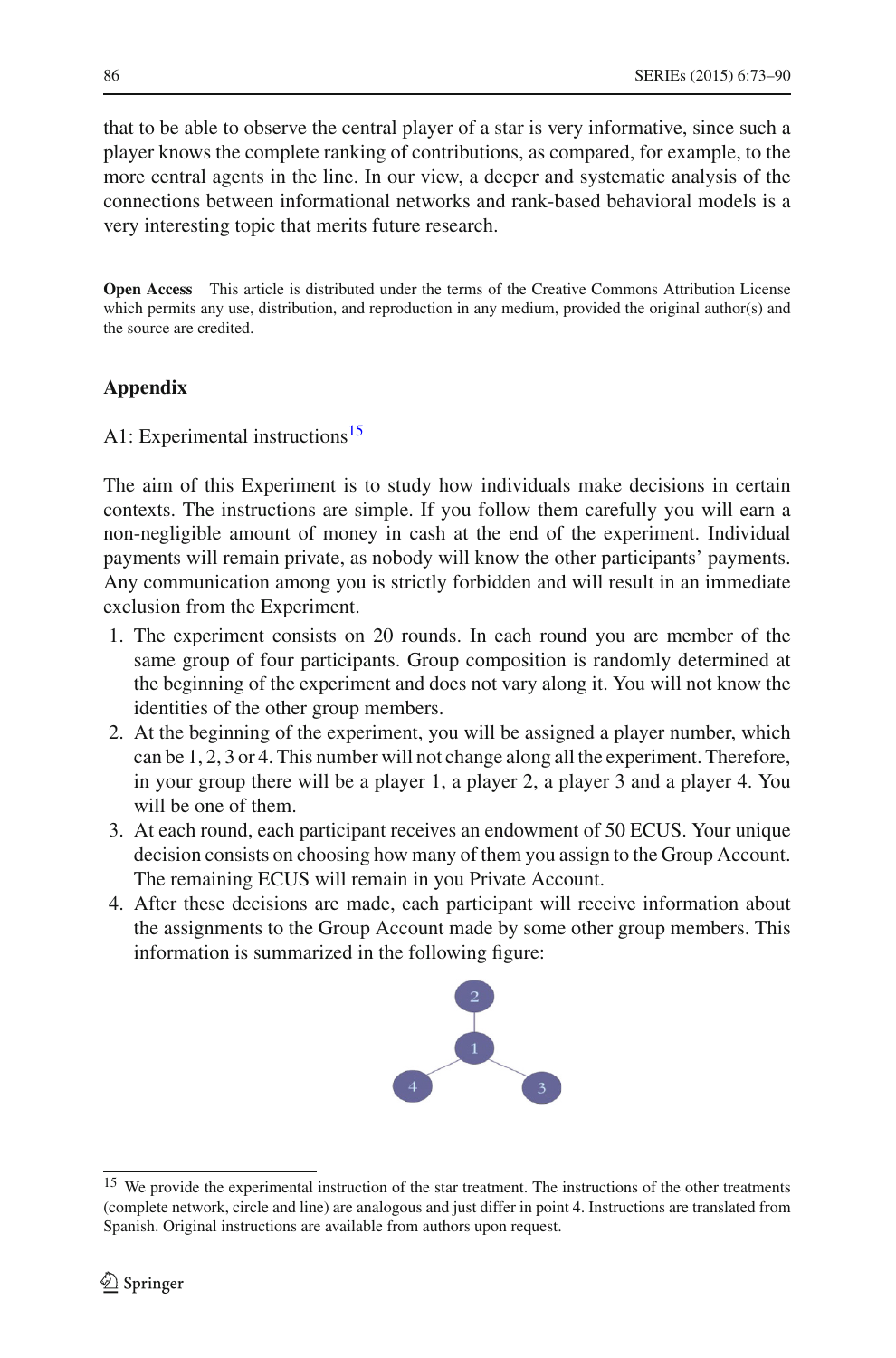Player 1 will observe the assignments of players 2, 3 and 4 Player 2 will observe the assignment of player 1 Player 3 will observe the assignment of player 1 Player 4 will observe the assignment of player 1

- 5. Your round profits comes both from the group and private accounts. To calculate the benefit of the Group Account we first sum the assignments that all group members have made to the Group Account (i.e., we sum the assignments of players 1, 2, 3 and 4 to the Group Account). This sum of assignments to the Group Account is multiplied by 2, and divided in 4 equal shares (one share for each member of the group).
- 6. The Private Account benefit equals your assignment to the Private Account and does not depend on the decisions made by the other players.
- 7. To summarize, your benefit in a given round is determined as follows:

```
Individual Benefit = Benefit from the Group Account + Benefit from the Private Account
        (0.5 x) Sum of assignments of
                                          (50 ECUS - my assignment to
                                               the Group Account)
        my group to the Group Account)
```
- 8. At the end of every round, you will get information about current and past profits. The information consists of the benefit you obtain from the Group Account, the benefit you obtain from the Private Account, your total individual benefit and your accumulated benefit up to that moment.
- 9. At the beginning of the experiment, just by showing up, you will start with an accumulated benefit of 500 ECU (Experimental Currency Units). The benefits that you obtain during the experiments will be added to that amount. At the end of the experiment your cumulative profits (plus the showing-up fee) will be privately paid in cash at the exchange rate of 100 ECU =  $\epsilon$ 1.

#### A2: The star with homogeneous initial conditions

*Proof of Lemma [1](#page-7-4)* We analytically solve the system of difference equations given by [\(3\)](#page-5-1) for the star network when  $c_1(1) = c_2(1) = c_3(1) = c_4(1) = k$ . Since in the star, assuming homogeneous initial conditions and given [\(3\)](#page-5-1), all the spokes are in an identical situation at every period, it holds that, for all  $t \ge 1$ ,  $c_2(t) = c_3(t) = c_4(t)$ , Therefore, we have a system of two difference equations, given by:

$$
c_1(t) = \delta \cdot c_2(t-1) \tag{4}
$$

$$
c_2(t) = \delta \cdot \frac{1+2\delta}{3}c_1(t-1)
$$
 (5)

<span id="page-14-0"></span>Substituting  $(5)$  into  $(4)$ , we get the following 2nd order difference equation

$$
c_2(t+2) - \delta^2 \cdot \frac{1+2\delta}{3}c_2(t) = 0.
$$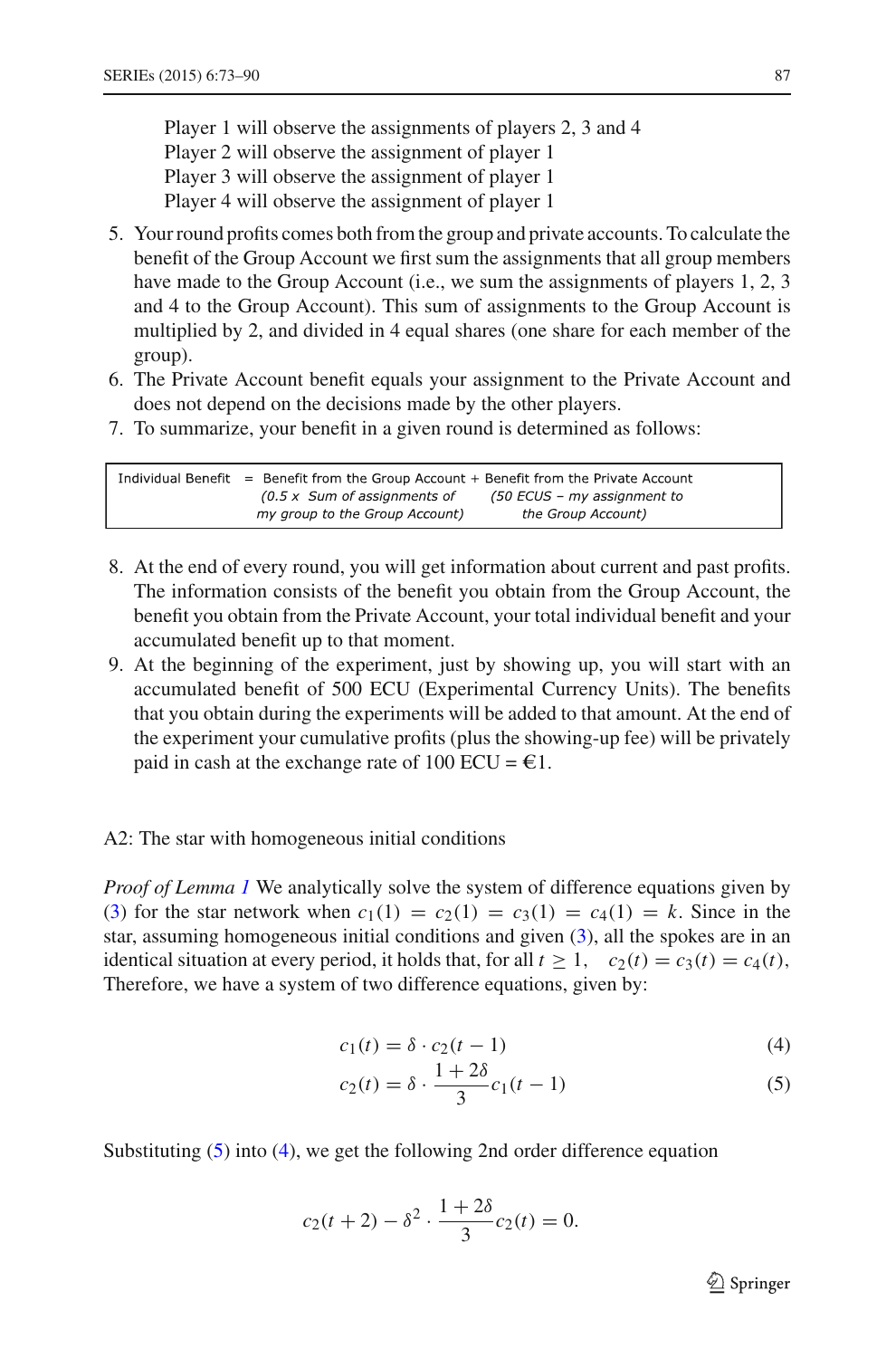Whose characteristic equation has two real roots:  $\pm \delta \cdot \sqrt{\frac{1+2\delta}{3}}$ . Thus, we get the following solution for the difference equation:

$$
c_2(t) = \left(\delta \cdot \sqrt{\frac{1+2\delta}{3}}\right)^t \left(\alpha + (-1)^t \beta\right)
$$
 (6)

<span id="page-15-0"></span>where  $\alpha$ ,  $\beta$  are constants. To get the values of  $\alpha$  and  $\beta$ , we rely on the fact that  $c_1(1) = c_2(1) = k$  and that, by [\(5\)](#page-14-0),  $c_2(2) = k\delta \frac{1+2\delta}{3}$ . Thus, evaluating [\(6\)](#page-15-0) at  $t = 1$  and  $t = 2$ , we get the following system of equations:

$$
\delta \cdot \sqrt{\frac{1+2\delta}{3}}(\alpha - \beta) = k
$$

$$
\delta \cdot (\alpha + \beta) = k
$$

Which yields the following solution

$$
\alpha = k \left( 2 \delta \sqrt{\frac{1+2\delta}{3}} \right)^{-1} \cdot \left( 1 + \sqrt{\frac{1+2\delta}{3}} \right)
$$

$$
\beta = -k \left( 2 \delta \sqrt{\frac{1+2\delta}{3}} \right)^{-1} \cdot \left( 1 - \sqrt{\frac{1+2\delta}{3}} \right)
$$

<span id="page-15-1"></span>Introducing these values in [\(6\)](#page-15-0) we get the solution for  $c_2(t)$ :

$$
c_2(t) = \frac{k}{2} \left( \delta \cdot \sqrt{\frac{1+2\delta}{3}} \right)^{t-1} \left( 1 + \sqrt{\frac{1+2\delta}{3}} - (-1)^t \left( 1 - \sqrt{\frac{1+2\delta}{3}} \right) \right) \tag{7}
$$

<span id="page-15-2"></span>and, then, using [\(4\)](#page-14-0), we get the analytic solution for  $c_1(t)$ :

$$
c_1(t) = \frac{k\delta}{2} \left( \delta \cdot \sqrt{\frac{1+2\delta}{3}} \right)^{t-2} \left( 1 + \sqrt{\frac{1+2\delta}{3}} - (-1)^{t-1} \left( 1 - \sqrt{\frac{1+2\delta}{3}} \right) \right) (8)
$$

We can simplify  $(7)$ ,  $(8)$  just by noting that whether *t* is odd or even determines the sign of the terms  $(-1)^t$  and  $(-1)^{t-1}$ , and the lemma directly follows. Q.E.D.

### A3: Additional tables

See Table [3.](#page-16-0)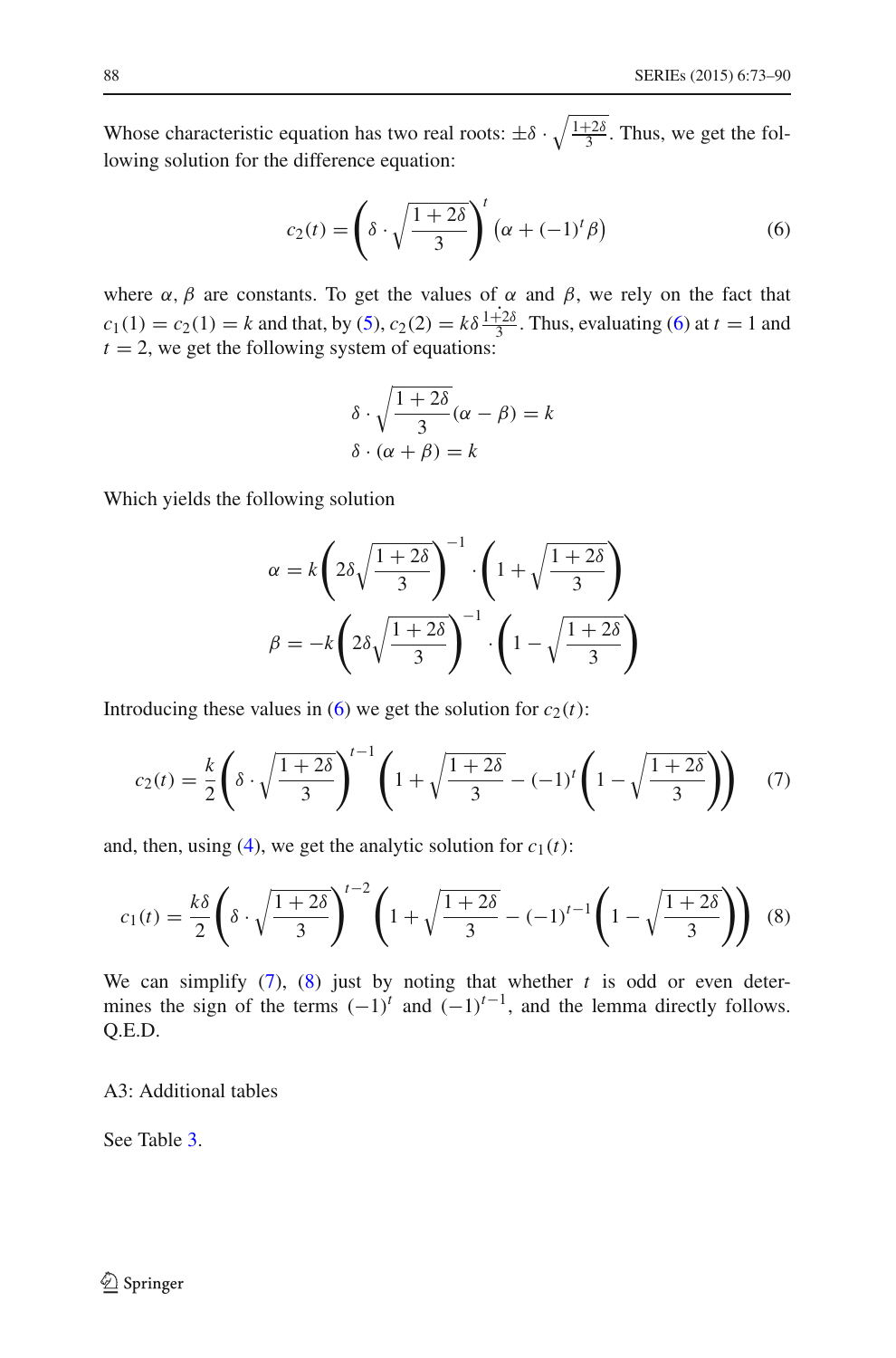| SERIEs (2015) 6:73–90 |  |
|-----------------------|--|
|                       |  |

| Rounds      | Network  | Average contribution per type of player |             |              |              |
|-------------|----------|-----------------------------------------|-------------|--------------|--------------|
|             |          | All players                             | With 1 link | With 2 links | With 3 links |
| $[1 - 20]$  | Complete | 23.64722                                |             |              | 23.64722     |
|             |          | 23.64724                                |             |              | 23.64724     |
|             |          | (0.5147)                                |             |              | (0.5147)     |
|             | Circle   | 18.9                                    |             | 18.9         |              |
|             |          | 17.84498                                |             | 17.84498     |              |
|             |          | (0.7671)                                |             | (0.7671)     |              |
|             | Line     | 16.04625                                | 16.5325     | 15.56        |              |
|             |          | 14.8135                                 | 14.76313    | 14.86456     |              |
|             |          | (0.2845)                                | (0.4446)    | (0.5751)     |              |
|             | Star     | 23.87969                                | 23.38542    |              | 25.3625      |
|             |          | 23.17174                                | 23.09768    |              | 23.39389     |
|             |          | (0.8886)                                | (0.8886)    |              | (0.1614)     |
| $[6 - 20]$  | Complete | 21.21482                                |             |              | 21.21482     |
|             |          | 21.80427                                |             |              | 21.80427     |
|             |          | (0.5147)                                |             |              | (0.5147)     |
|             | Circle   | 16.74815                                |             | 16.74815     |              |
|             |          | 15.97463                                |             | 15.97463     |              |
|             |          | (0.8590)                                |             | (0.8590)     |              |
|             | Line     | 13.85167                                | 14.04       | 13.66333     |              |
|             |          | 13.03352                                | 12.93704    | 13.13001     |              |
|             |          | (0.5751)                                | (0.5751)    | (0.6465)     |              |
|             | Star     | 21.24167                                | 21.00278    |              | 21.95833     |
|             |          | 20.80499                                | 20.80439    |              | 20.80678     |
|             |          | (0.8886)                                | (0.8886)    |              | (0.8886)     |
| $[11 - 20]$ | Complete | 18.63333                                |             |              | 18.63333     |
|             |          | 20.14195                                |             |              | 20.14195     |
|             |          | (0.3743)                                |             |              | (0.3743)     |
|             | Circle   | 14.83611                                |             | 14.83611     |              |
|             |          | 14.34655                                |             | 14.34655     |              |
|             |          | (0.8590)                                |             | (0.8590)     |              |
|             | Line     | 10.67                                   | 10.57       | 10.77        |              |
|             |          | 11.53658                                | 11.45141    | 11.62175     |              |
|             |          | (0.5076)                                | (0.4446)    | (0.4446)     |              |
|             | Star     | 19.26875                                | 19.375      |              | 18.95        |
|             |          | 18.62355                                | 18.56404    |              | 18.80211     |
|             |          | (0.5754)                                | (0.6744)    |              | (1.000)      |

<span id="page-16-0"></span>

|  | <b>Table 3</b> Average contribution. Experimental data vs. simulations $(= 0.97057)$ |  |  |  |
|--|--------------------------------------------------------------------------------------|--|--|--|
|--|--------------------------------------------------------------------------------------|--|--|--|

In each cell: Average contribution from the experimental data

Average contribution from the simulations

(p value, Wilcoxon matched-pairs signed-rank test)